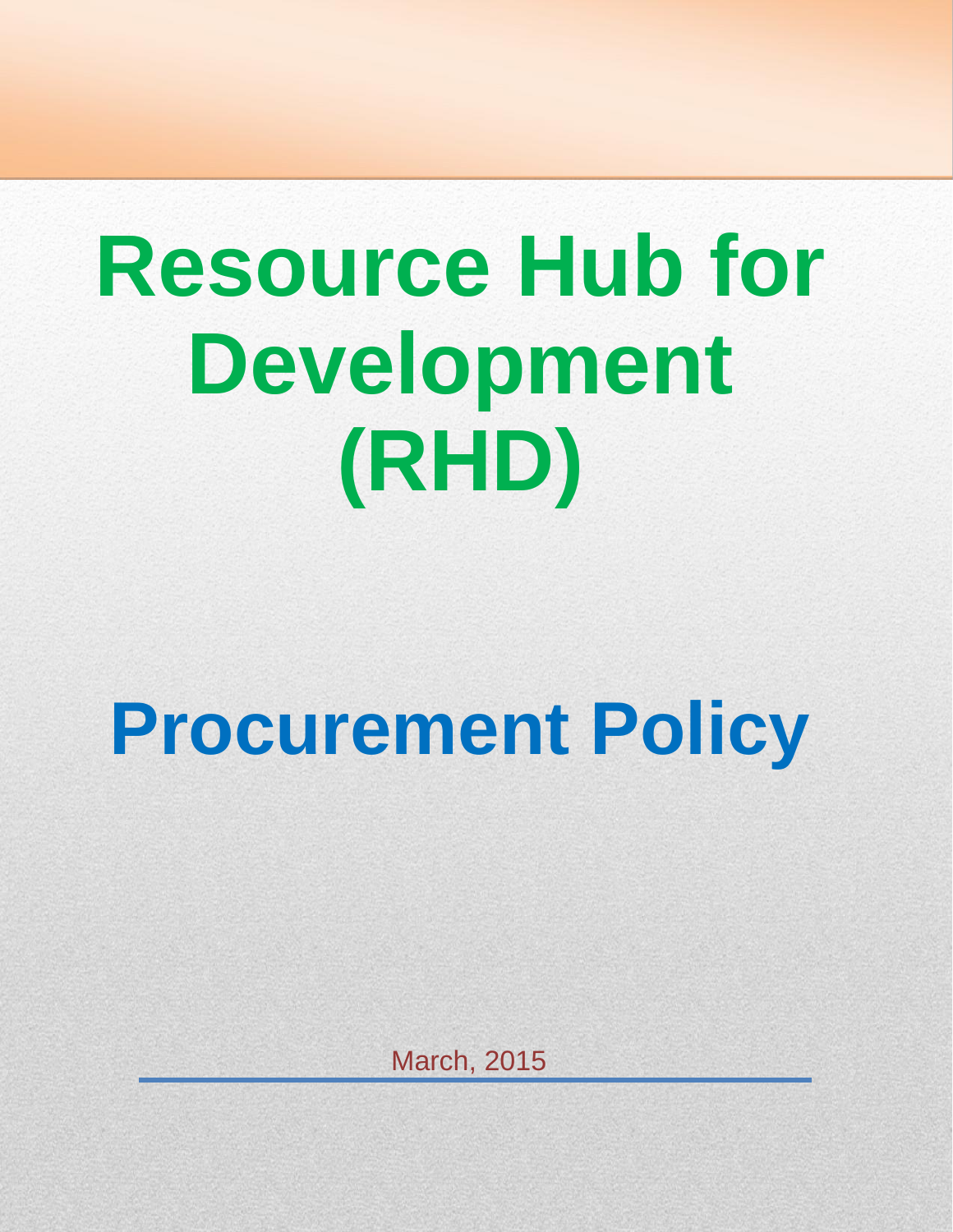

### **RESOURCE HUB FOR DEVELOPMENT (RHD)**

PROCUREMENT POLICY

Page 1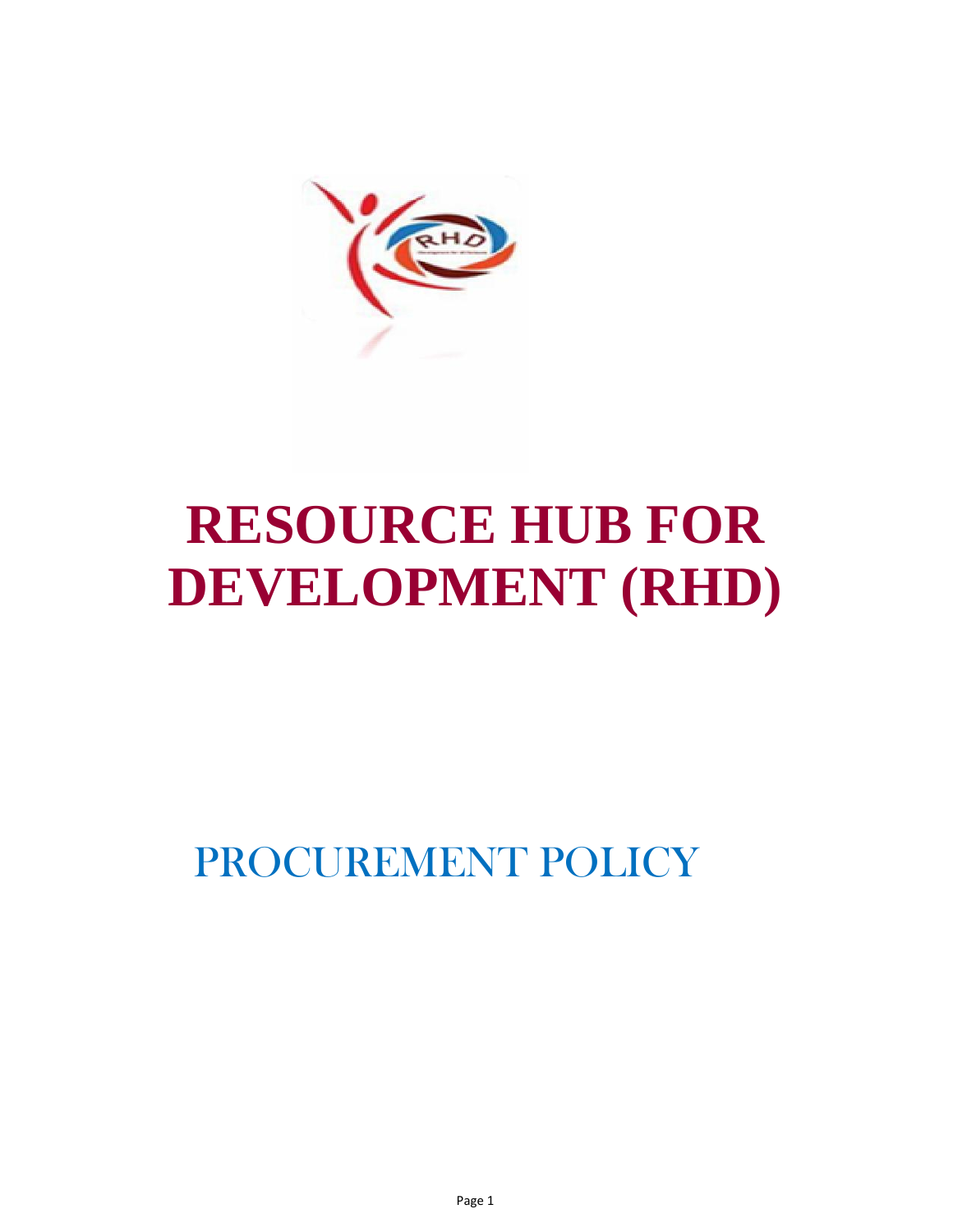#### **Procurement Policies and Procedures**

#### **1. Purpose of procurement standards**

The purpose of these standards is to establish procedures for the organization for the procurement of supplies and other expendable property, equipment, real property and other services.

#### **2. Code of conduct**

No employee, officer, or partner/ donor shall participate in the selection, award, or administration of a contract if a real or apparent conflict of interest would be involved. Such a conflict would arise when the employee, officer, or agent, any member of his or her immediate family, his or her partner, or an organization which employs or is about to employ any of the parties indicated herein, has a financial or other interest in the firm selected for an award. The officers, employees, and agents of RHD shall neither solicit nor accept gratuities, favors, or anything of monetary value from contractors, or parties to sub-agreements except for where the financial interest is not substantial or the gift is an unsolicited item of nominal value. Members of the organization's board of directors shall comply with all relevant fiduciary duties, including those governing conflicts of interest, when they vote upon matters related to procurement contracts in which they have a direct or indirect financial or personal interest. Officers, employees, directors, and agents of RHD shall be subject to disciplinary actions for violations of these standards.

#### **3. Competition**

All procurement transactions shall be conducted in a manner to provide, to the maximum extent practical, open and free competition. The organization (RHD) shall be alert to organizational conflicts of interest as well as noncompetitive practices among contractors that may restrict or eliminate competition or otherwise restrain business. In order to ensure objective contractor performance and eliminate unfair competitive advantage, contractors that develop or draft specifications, requirements, statements of work, and invitations for bids and/or requests for proposals shall be excluded from competing for such procurements. Awards shall be made to the bidder or offeror whose bid or offer is responsive to the solicitation and is most advantageous to the organization, price, quality and other factors considered. Solicitations shall clearly set forth all requirements that the bidder or offeror shall fulfill in order for the bid or offer to be evaluated by RHD. Any and all bids or offers may be rejected when it is in the organization's interest to do so. In all procurement, RHD shall avoid practices that are restrictive of competition. These include but are not limited to:

- a) Placing unreasonable requirements on firms in order for them to qualify to do business,
- b) Requiring unnecessary experience and excessive bonding,
- c) Noncompetitive pricing practices between firms or between affiliated companies,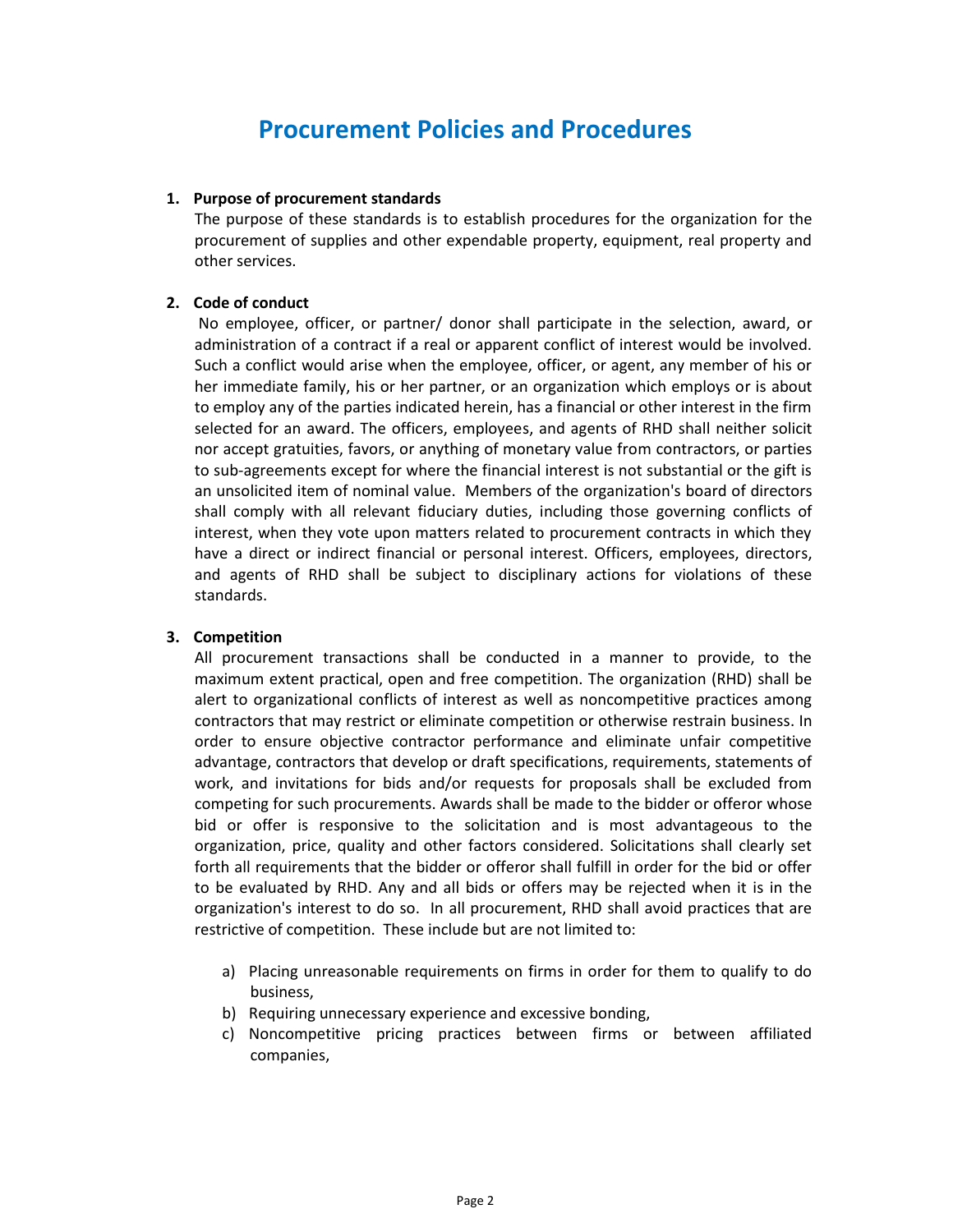- d) Noncompetitive awards to consultants that are on retainer contracts,
- e) Organizational conflicts of interest,
- f) Specifying only a brand name product/ material instead of allowing an equal product to be offered and describing the performance of other relevant requirements of the procurement, and
- g) Any arbitrary action in the procurement process.
- **4. Methods of Procurement** to be Followed.
	- (a) **Procurement by small purchase procedures.** Small purchase procedures are those relatively simple and informal procurement methods for securing services, supplies, or other property that do not cost more than the "Simplified Acquisition Threshold" (currently set at Kshs. 1,000,000) and where procurement by sealed bid is not required. If small purchase procedures are used, price or rate quotations shall be obtained from an adequate number of qualified sources to insure that the selection process is competitive in accordance with these policies.
	- (b) **Procurement by sealed bids (**formal advertising**).** Bids is publicly solicited and a firm-fixed-price contract (lump sum or unit price) is awarded to the responsible bidder whose bid, conforming to all the material terms and conditions of the invitation for bids, is the lowest in price.
		- i. The sealed bid method is the preferred method for procuring construction if the following conditions are present:
			- a) A complete, adequate, and realistic specification or purchase description is available;
			- b) Two or more responsible bidders are willing and able to compete effectively and for the business; and
			- c) The procurement lends itself to a firm fixed price contract and the selection of the successful bidder can be made principally on the basis of price.
		- ii. If sealed bids are used, the following requirements apply:
			- a) The invitation for bids will be publicly advertised and bids shall be solicited from an adequate number of known suppliers, providing them sufficient time prior to the date set for opening the bids;
			- b) The invitation for bids, which will include any specifications and pertinent attachments, shall define the items or services in order for the bidder to properly respond;
			- c) All bids will be publicly opened at the time and place prescribed in the invitation for bids;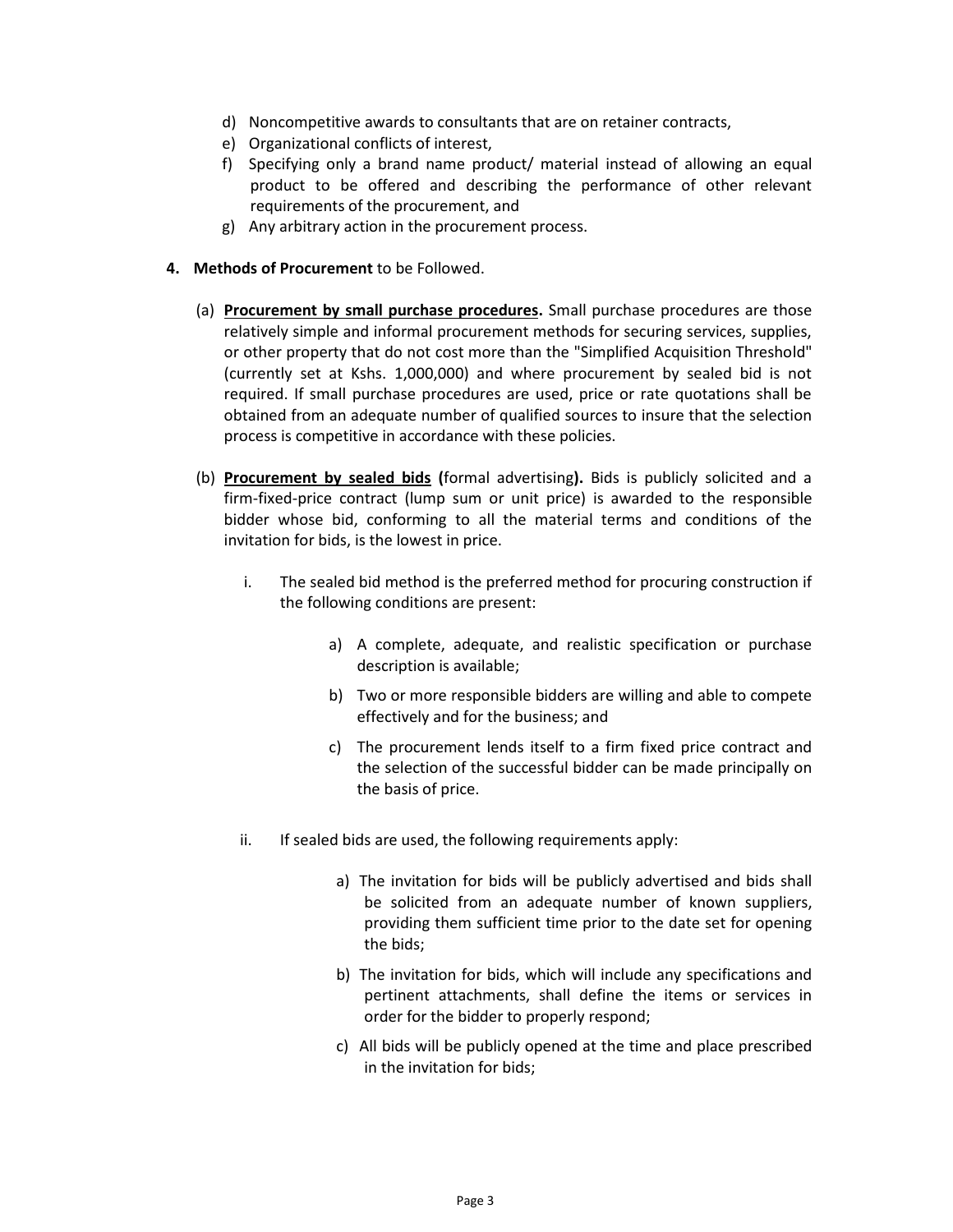- d) A firm fixed-price contract award will be made in writing to the lowest responsive and responsible bidder. Where specified in bidding documents, factors such as discounts, transportation cost, and life cycle costs shall be considered in determining which bid is lowest. Payment discounts will only be used to determine the low bid when prior experience indicates that such discounts are usually taken advantage of; and
- e) Any or all bids may be rejected if there is a sound documented reason.
- (c) **Procurement by competitive proposals**. The technique of competitive proposals is normally conducted with more than one source submitting an offer, and either a fixed-price or cost-reimbursement type contract is awarded. It is generally used when conditions are not appropriate for the use of sealed bids or small purchase procedures. If this method is used, the following requirements apply:
	- i. Requests for proposals will be publicized and identify all evaluation factors and their relative importance. Any response to publicized requests for proposals shall be honored to the maximum extent practical;
	- ii. Proposals will be solicited from an adequate number of qualified sources;
	- iii. RHD shall evaluate responses to its solicitations and select awardees in accordance the procedures outlined in section 5 below ("Procurement Procedures")
	- iv. Awards will be made to the responsible firm whose proposal is most advantageous to the organization with price and other factors considered; and
	- v. RHD may use the competitive proposal procedures for qualifications based procurement of architectural/engineering (A/E) professional services whereby competitors' qualifications are evaluated and the most qualified competitor is selected, subject to negotiation of fair and reasonable compensation. A procurement process where price is not to be used as a stated selection factor can only be used in procurement of A/E professional services. It cannot be used to purchase other types of although A/E firms are a potential source to perform the proposed effort.
- (d) **Procurement by noncompetitive proposals** is procurement through solicitation of a proposal from only one source, or after solicitation of a number of sources, competition is determined inadequate.
	- a) Procurement by noncompetitive proposals may be used only when the award of a contract is infeasible under small purchase procedures,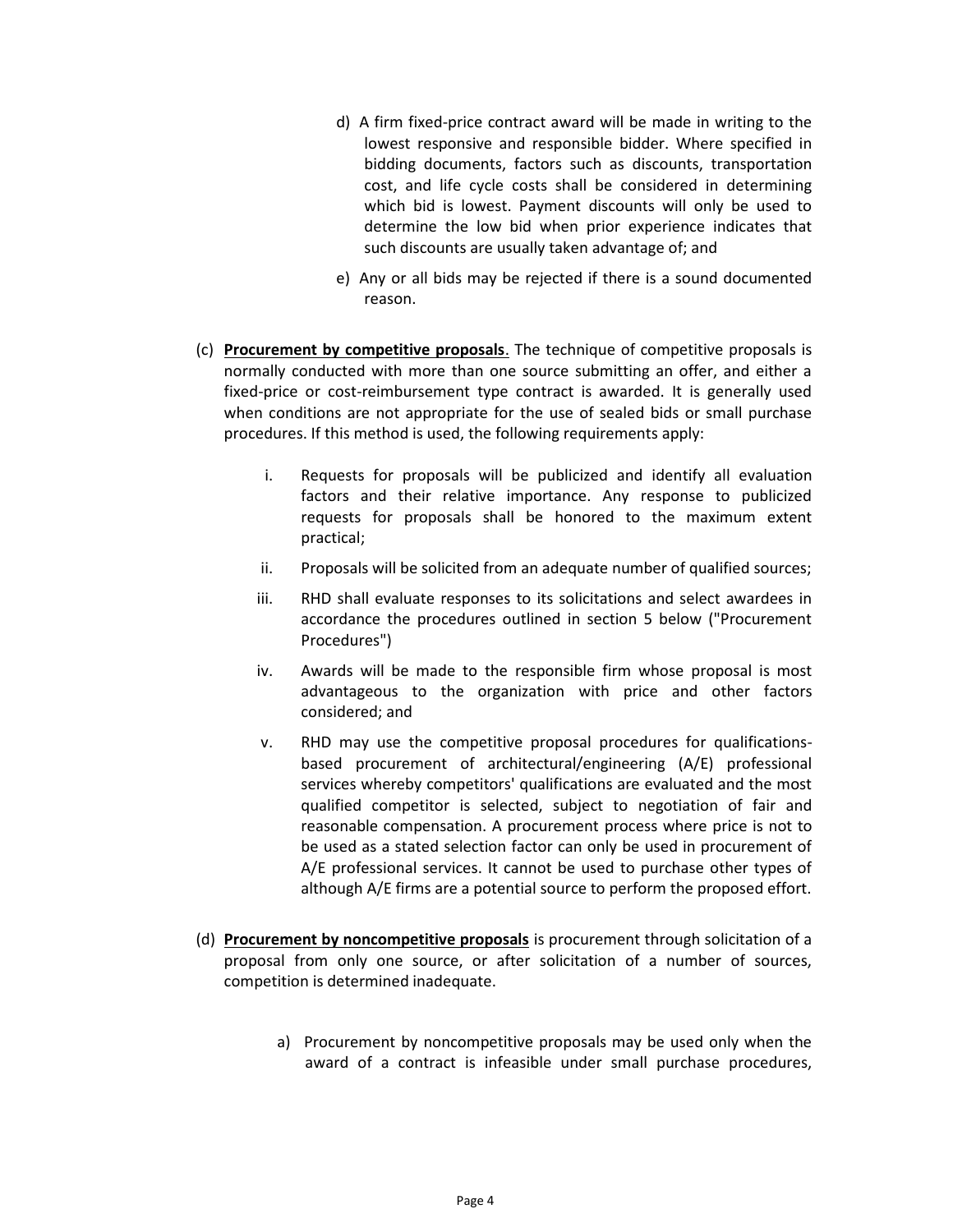sealed bids or competitive proposals and one of the following circumstances applies:

- i. The item is available only from a single source;
- ii. The public exigency or emergency for the requirement will not permit a delay resulting from competitive solicitation;
- iii. The funding source specifically authorizes the use of noncompetitive proposals; or
- iv. After solicitation of a number of sources, competition is determined inadequate.
- b) Cost analysis, i.e., verifying the proposed cost data, the projections of the data, and the evaluation of the specific elements of costs and profits, is required.
- c) When using a noncompetive process the organization normally would be expected to submit the proposed procurement to the relevant funding source for pre-award.

#### **5. Procurement procedures.**

- 1. All procurement by RHD shall comply, at a minimum, with the requirements of subsections (i), (ii), and (iii) below:
	- i. the organization avoid purchasing unnecessary items.
	- ii. Where appropriate, an analysis is made of lease and purchase alternatives to determine which would be the most economical and practical procurement.
	- iii. Solicitations for goods and services provide for all of the following.
	- a) A clear and accurate description of the technical requirements for the material, product or service to be procured. In competitive procurements, such a description shall not contain features which unduly restrict competition.
	- b) Requirements which must be fulfill and all other factors to be used in evaluating proposal submitted in response to solicitations.
	- c) A description, whenever practicable, of technical requirements in terms of functions to be performed or performance required, including the range of acceptable characteristics or minimum acceptable standards.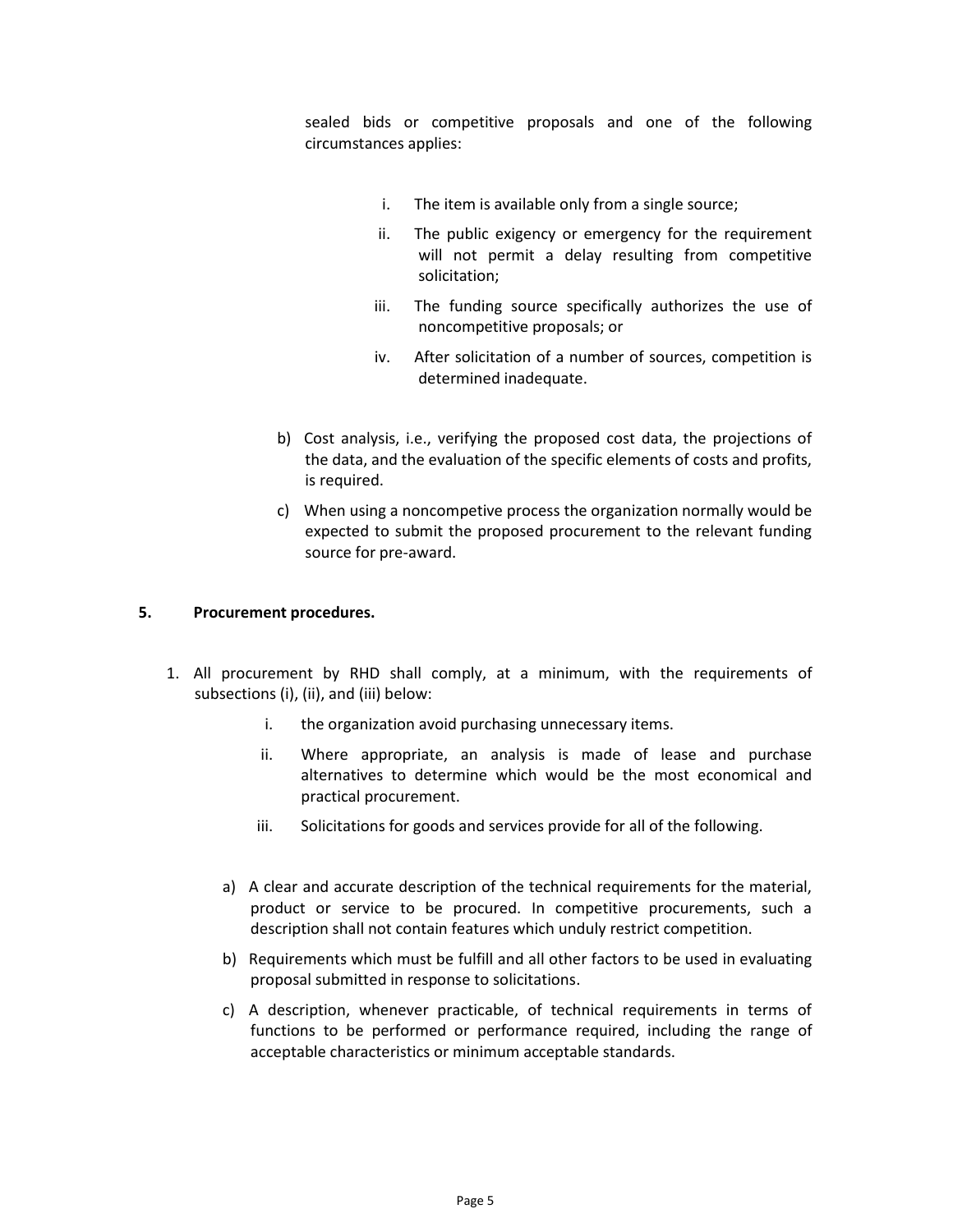- d) When relevant, the specific features of "brand name or equal" descriptions that are to be included in responses submitted to solicitation.
- e) The acceptance, to the extent practicable and economically feasible, of products and services dimensioned in the metric system of measurement.
- f) Preference, to the extent practicable and economically feasible, for products and services that conserve natural resources and protect the environment and are energy efficient.
- 2. Positive efforts shall be made by the organization to utilize small businesses/ groups, minority-owned firms, and women's business enterprises/ groups, whenever possible. RHD shall take all of the following steps to further this goal.
	- i. Ensure that small businesses, minority-owned firms/ groups, and women's business enterprises/ groups are used to the fullest extent practicable.
	- ii. Make information on forthcoming opportunities available and arrange time frames for supply and contracts to encourage and facilitate participation by small firms, minority-owned firms, and women's business enterprises.
	- iii. Consider in the contract process whether firms competing for larger contracts intend to subcontract with small businesses, minority-owned firms, and women's business enterprises.
	- iv. Encourage, when practical, contracting with consortiums of small businesses, minority-owned firms and women's business enterprises when a contract is too large for one of these firms to handle individually.
- 3. The type of procuring instruments used (e.g., fixed price contracts, cost reimbursable contracts, supply orders, and incentive contracts) shall be determined by the organization but shall be appropriate for the particular procurement and for promoting the best interest of the program or project involved. The "cost-plus-a-percentage-of cost" or "percentage of construction cost" methods of contracting shall not be used.
- 4. Contracts shall be made only with responsible contractors/ suppliers who possess the potential ability to perform successfully under the terms and conditions of the proposed procurement. Consideration shall be given to such matters as contractor/ supplier integrity, record of past performance, financial and technical resources or accessibility to other necessary resources.
- 5. **Debarment and Suspension-** Contractors with awards that exceed the small purchase threshold shall provide the required certification regarding its exclusion status and that of its principal employees.
- 6. **Cost and price analysis.** Some form of cost or price analysis shall be made and documented in the procurement files in connection with every procurement action above Kshs. 10,000 in value. Price analysis may be accomplished in various ways, including the comparison of price quotations submitted, market prices and similar indicia, together with discounts. Cost analysis is the review and evaluation of each element of cost to determine reasonableness, allocability and allowability.